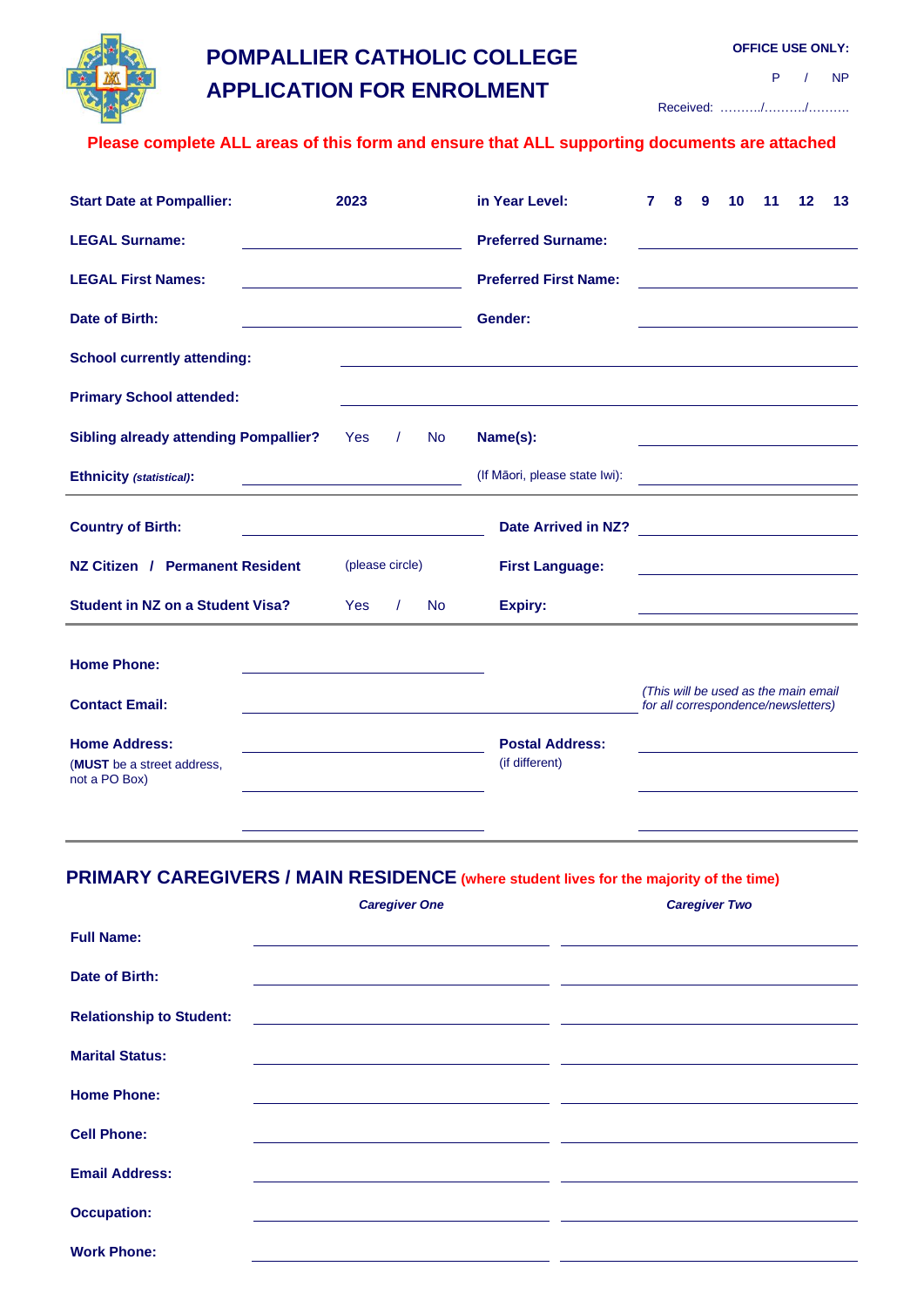# **SECONDARY CAREGIVERS / SECONDARY RESIDENCE (if applicable)**

|                                 | <b>Caregiver One</b>                                                                                                 | <b>Caregiver Two</b> |
|---------------------------------|----------------------------------------------------------------------------------------------------------------------|----------------------|
| <b>Full Name:</b>               |                                                                                                                      |                      |
| Date of Birth:                  |                                                                                                                      |                      |
| <b>Relationship to Student:</b> | <u> Alexandria de la contrada de la contrada de la contrada de la contrada de la contrada de la contrada de la c</u> |                      |
| <b>Marital Status:</b>          | <u> 1989 - Andrea Andrew Maria (h. 1989).</u><br>1905 - Andrew Maria (h. 1906).                                      |                      |
| <b>Home Phone:</b>              |                                                                                                                      |                      |
| <b>Cell Phone:</b>              | <u> 1989 - Andrea Andrew Maria (h. 1989).</u>                                                                        |                      |
| <b>Email Address:</b>           | <u> 1980 - Jan James, Amerikaansk politiker (</u> † 1920)                                                            |                      |
| <b>Address:</b>                 |                                                                                                                      |                      |
|                                 |                                                                                                                      |                      |
| <b>Occupation:</b>              |                                                                                                                      |                      |
| <b>Work Phone:</b>              |                                                                                                                      |                      |

# **EMERGENCY CONTACTS (please provide details of a contact OTHER than the student's Parents / Guardians)**

| <b>Full Name:</b>               |                                           |  |
|---------------------------------|-------------------------------------------|--|
|                                 |                                           |  |
| <b>Relationship to Student:</b> | <u> 2000 - Andrea Andrew Maria (h. 18</u> |  |
|                                 |                                           |  |
| <b>Home Phone:</b>              |                                           |  |
| <b>Cell Phone:</b>              |                                           |  |
|                                 |                                           |  |
| <b>Work Phone:</b>              |                                           |  |
|                                 |                                           |  |
| <b>Address:</b>                 |                                           |  |
|                                 |                                           |  |

# **MEDICAL DETAILS (please complete fully)**

| <b>Doctor's Name:</b>                                                                                                                                                                                    |      |  | <b>Dentist's Name:</b> |                     |  |
|----------------------------------------------------------------------------------------------------------------------------------------------------------------------------------------------------------|------|--|------------------------|---------------------|--|
| Is your child allowed to take Panadol?                                                                                                                                                                   | Yes. |  | <b>No</b>              |                     |  |
| IF YOU ANSWER "YES" TO ANY OF THE FOLLOWING, PLEASE PROVIDE DETAILS IN THE SPACES PROVIDED                                                                                                               |      |  |                        |                     |  |
| Does your child have any allergies?                                                                                                                                                                      | Yes: |  | <b>No</b>              |                     |  |
| Does your child suffer from asthma?                                                                                                                                                                      | Yes. |  | <b>No</b>              | Carries an inhaler? |  |
| Any medical conditions, health matters or disability about which the school should<br>Yes:<br>No.<br>be aware of? (Please contact us if you wish to discuss any health or disability matters in private) |      |  |                        |                     |  |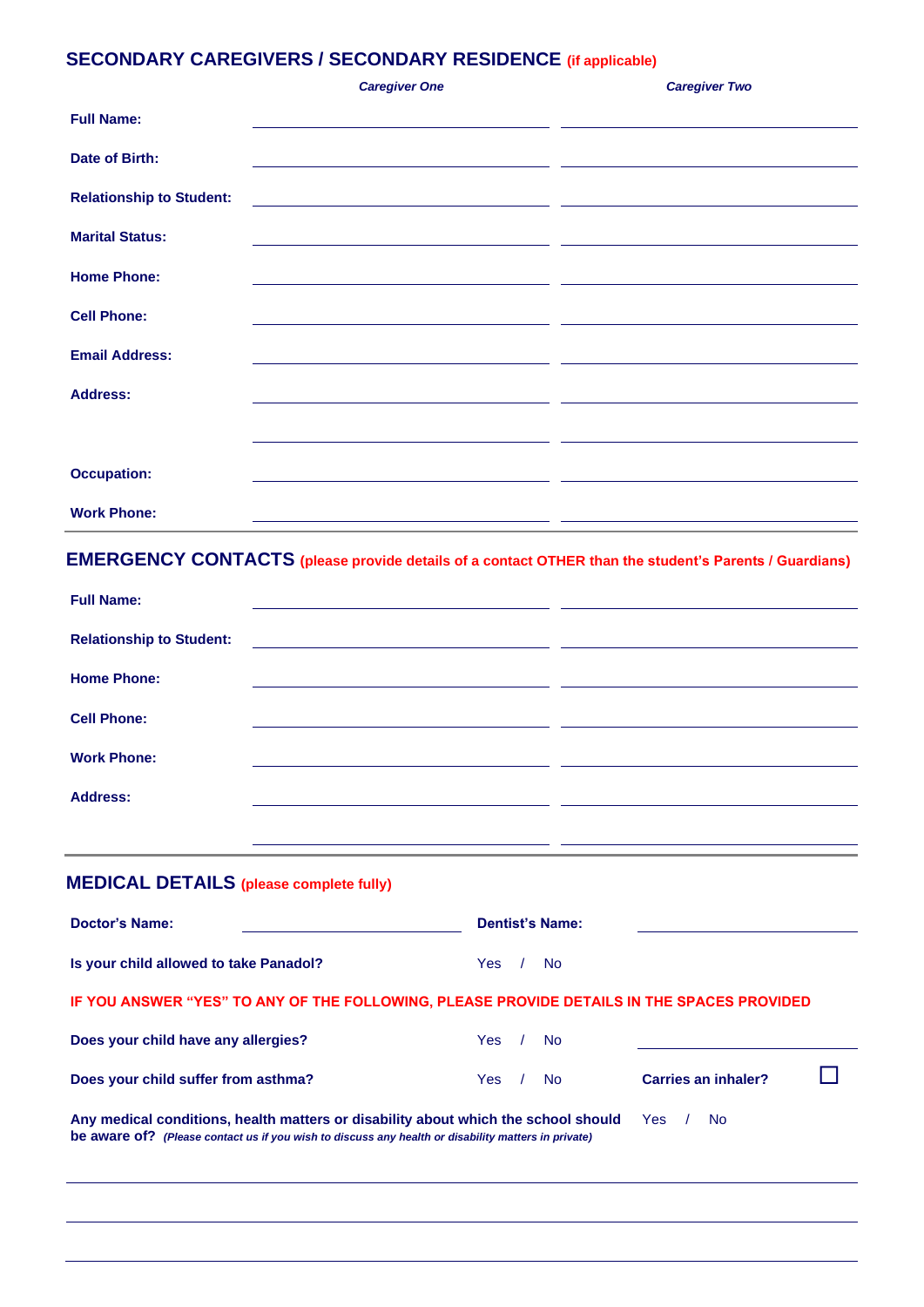### **ENROLMENT TYPE**

| <b>PREFERENCE</b>                                                                                                                                                         | <b>NON-PREFERENCE</b>                                                                                  |
|---------------------------------------------------------------------------------------------------------------------------------------------------------------------------|--------------------------------------------------------------------------------------------------------|
| A Preference of Enrolment certificate <b>must</b> be provided,<br>establishing that the student has a religious connection<br>with the Catholic character of the College. | No evidence has been produced of a religious<br>connection with the Catholic character of the College. |
| <b>Religion:</b><br>Catholic<br>Other                                                                                                                                     | If Other, please specify:                                                                              |
| <b>Baptised Catholic?</b> Yes / No First Eucharist? Yes / No                                                                                                              | <b>Confirmation?</b> Yes / No <b>Reconciliation?</b> Yes / No                                          |
| <b>Parish of Parents:</b>                                                                                                                                                 |                                                                                                        |
| <b>OTHER INFORMATION</b> (please indicate whether your child has any of the following)                                                                                    |                                                                                                        |
| Gifted & Talented Involvement<br><b>Group Special Education Assistance</b>                                                                                                | <b>ORRS Funding</b>                                                                                    |
| <b>RTLB Assistance</b><br><b>Teacher Aide Support</b>                                                                                                                     | Other                                                                                                  |
| If yes, please provide details:                                                                                                                                           |                                                                                                        |

### **FINANCIAL**

The Education Act 1989 gives the right to free enrolment and free education in New Zealand for every New Zealand resident from the age of 5 to 18 years.

The funding received by schools only provides for the very basic curriculum delivery. We pride ourselves by offering enhanced learning opportunities for all students. To allow this, we rely on voluntary donations from Parents/Caregivers. These are outlined in the College Curriculum booklet and on stationery lists.

Any such voluntary donation can be claimed annually as a tax credit through the Inland Revenue Department.

**Other Charges:** *(please tick as appropriate)*

- o I/We agree to pay any reasonable costs that the College may incur from loss or damage to College resources or property caused by my child.
- o I/We agree to purchase and take ownership of any end product in the Technology subjects and agree to pay the associated costs as outlined in the Curriculum booklet each year.

#### **ACCEPTABLE USE OF STUDENT-OWNED DIGITAL DEVICES IN SCHOOL AGREEMENT (to be read and signed by the student and parent/caregiver)**

#### **Student:**

o

- I understand and will abide by the *Acceptable Use of Student-owned Digital Devices in School Agreement***.**
- I further understand that any violation of the regulations contained therein is unethical and may constitute a criminal offence.
- Should I commit any violation, my access privileges may be revoked, school disciplinary action may be taken, and/or appropriate legal action may be instituted.

#### **Parent / Caregiver:**

- As the parent or caregiver of this student, I have read the *Acceptable Use of Student-owned Digital Devices in School Agreement*.
- I understand that this access is designed for educational purposes and that students working on the Internet will be supervised by College staff.
- I recognise it is impossible for Pompallier Catholic College to restrict access to all controversial materials, and I will not hold the College (or any of its personnel) responsible for materials acquired on the network.
- Further, I accept responsibility for supervision if and when my child's use of downloaded material is not in a school setting.
- I hereby give my permission to allow internet access for my child.

#### **Parent / Caregiver Name: Signature:**

**Student Name: Signature:**